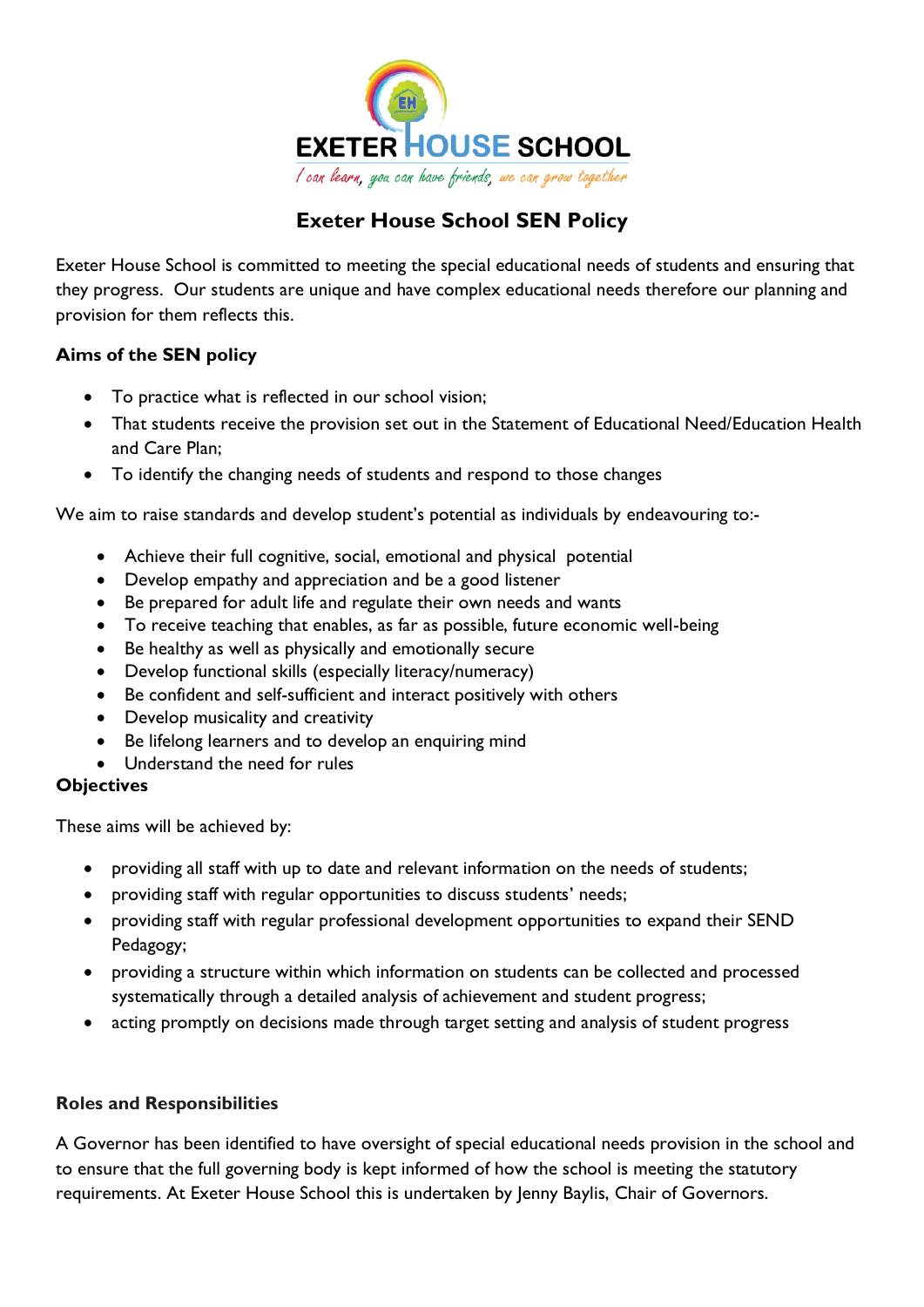The SENCo oversees the school's special educational needs work in partnership with the Senior Leadership Team. The Head of School is responsible for keeping the governing body informed about the special educational needs provision made by the school.

All teaching and teaching staff will be involved in the execution of the Special Education Needs Policy. They are responsible for differentiating the curriculum for students' special educational needs and will monitor their progress. All teachers who have responsibility for areas of the curriculum will review and monitor progress made by students in their subject area and the effectiveness of resources and other curriculum material.

New teaching staff, as part of their induction, are given training on specific aspects of teaching SEND students which include awareness of TEACCH, PECS and other communication systems.

## **Admissions**

All students admitted to Exeter House School have a Statement of Special Educational Needs or an Education, Health and Care plan (EHCP). Students will be admitted in line with the school's admissions' policy.

The school is aware of the statutory requirements of the SEN and Disability Act and will meet the Act's requirements.

The school will use their transition meetings to work closely with parents to ascertain the level of support their student will require on entry and ensure that a plan of support is in place when they enter school.

## **The Annual Review procedure**

Exeter House School is committed to a Person Centred approach to annual reviews. All professionals involved with each individual student are informed and invited to attend the Person Centred Review. If key people are unable to attend the review then, wherever possible, it will be rearranged to ensure that key people attend.

Exeter House follows the Helen Sanderson approach to Person Centred reviews and as part of the review an action plan is produced which forms part of the student's Structured Support Plan.

## **Partnership with other agencies**

Students who are identified as needing additional support are referred to the relevant agency. We pride ourselves on our multi-disciplinary approach to education and have excellent working relationships with the agencies we work with.

#### **Students with Autism**

Exeter House School supports the needs of students with autism. Those students who require a more structured approach follow TEACCH principles either in the main part of the school or in our specific highly structured AS Department.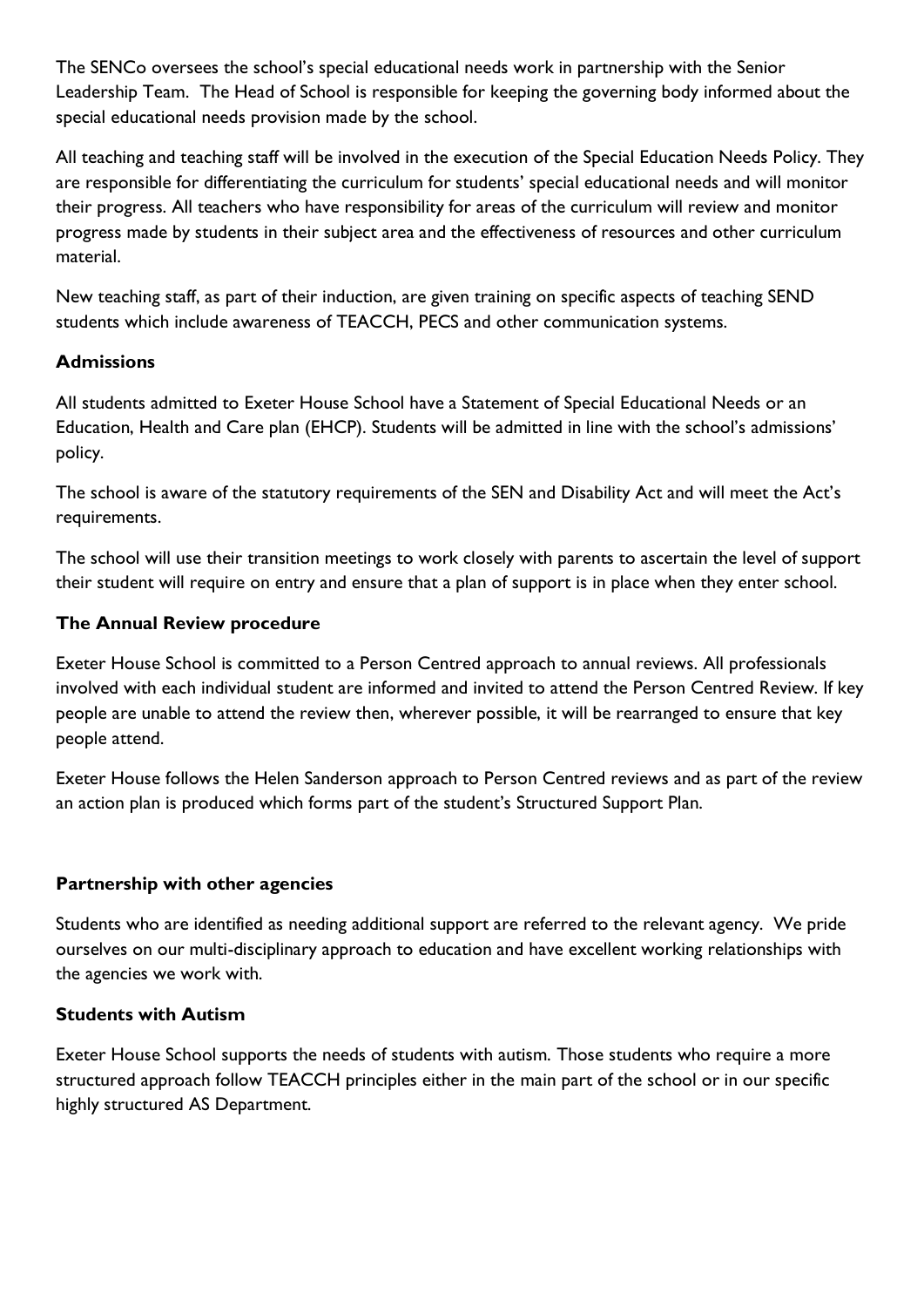#### **Speech and language therapy**

Communication is an integral part of every student's learning. Speech and Language is delivered on an individual basis, in small groups or through class support. Therapy is delivered by a range of professionals overseen by a Speech and Language therapist. We believe that speech and language should be practised many times during the school day and all staff have a duty to implement programmes set by the Speech and Language therapist.

## **Additional Therapeutic Provision**

Exeter House School is committed to a holistic approach to education and individual learning pathways for its students.

We have access to a Counsellor for those students that are identified as being in need in partnership with the Family Counselling Trust. This allows us to access a wide range of approaches. We have staff trained for Nurture Approach and Emotional Literacy. We have a visiting Music Therapist for identified blocks of time. We have our own full time Occupational Therapist who offers support on the development of Independence Skills and with Sensory Regulation. Selected students attend Riding therapy.

This is in addition to regular visits from Speech & Language Therapists, Physiotherapists and Occupational Therapists.

We also have a Family Link Worker with a caseload of students and parents focussing on mentoring and mental well-being.

#### **SEN Intervention Strategies**

Exeter House School is committed to equipping staff with teaching and learning pedagogy to promote outstanding SEN provision. Staff receive regular professional development opportunities through individual, department and whole staff training.

## **Inclusion Pathways**

All students are encouraged to integrate with their mainstream peers wherever possible. For those students who would benefit from specific subject teaching in a mainstream setting then it is arranged with one of our partner mainstream campus schools, other local schools or the local College.

We have recently set up two Resource Bases in our partner infant and junior schools for students with social and communication difficulties. These bases provide an invaluable opportunity for students to access mainstream opportunities whilst having the benefits of a specialist base.

## **Supporting Students with Medical Conditions**

Exeter House School has a number of students with complex medical conditions. As a school we recognise that these students should be properly supported so that they have full access to education. Staff working with students with medical needs have the appropriate training to manage their needs. When students are away from school because of their medical condition we endeavour to keep in touch with them and their families and support their education outside of the school setting. (See *Supporting Students with Medical Needs Policy*)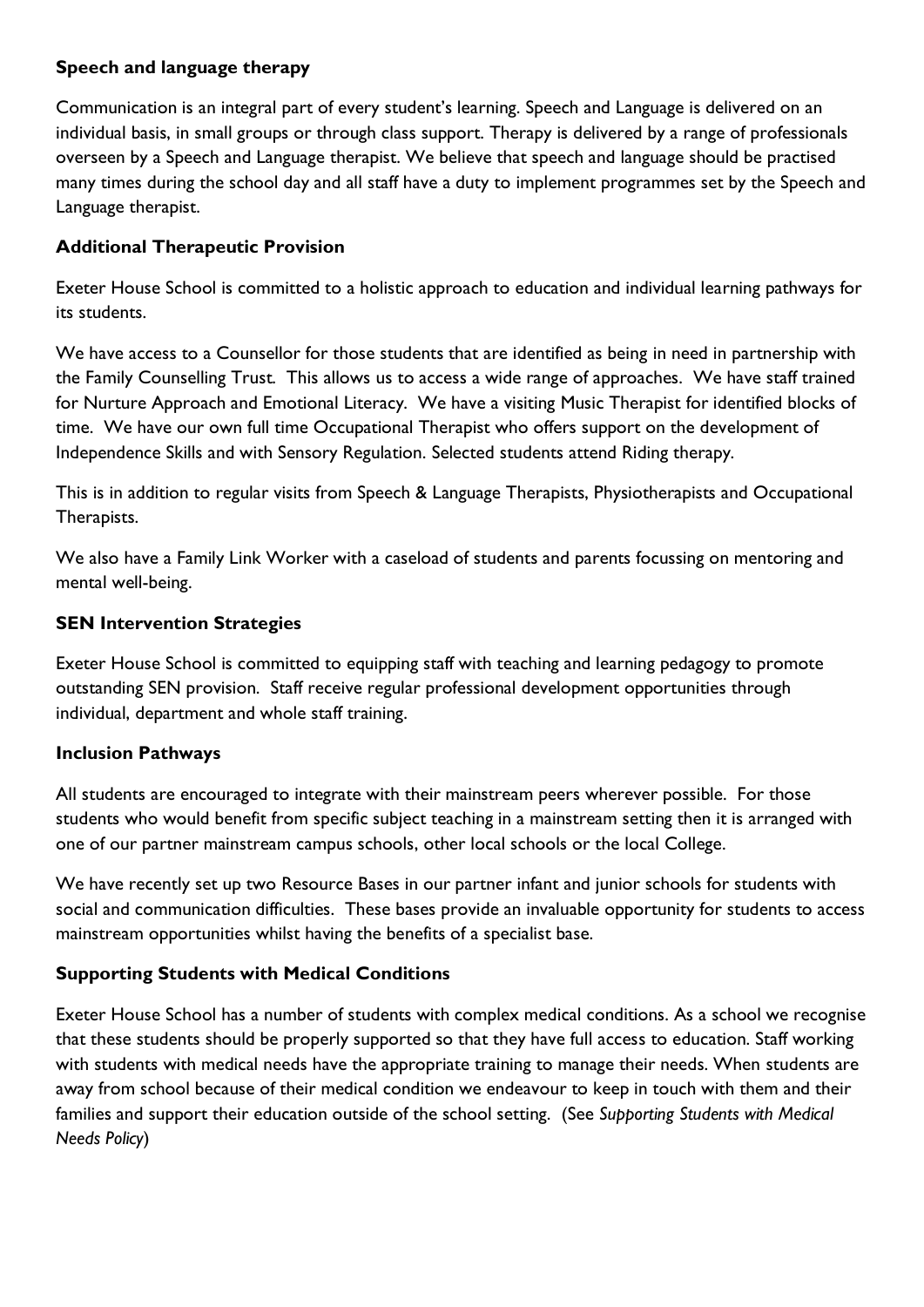## **College**

Students in the 6th form have the opportunity to participate in taster courses at Wiltshire College. This allows them to make informed choices when they leave school.

#### **The transition process**

Pathways for students change as students make progress and grow and develop. The approach to pathways is flexible and is determined by all the factors affecting the student at the time. Decision are made through consultation with school with teachers and specialists and parents as part of the Person Centred Review process.

#### **Access**

To ensure access for students or parents the school has an Equality Policy (See *Equality Policy)*

#### **Resources**

The Head will oversee the use of the student's statement or EHCP to identify the areas of student needs and make appropriate provision. Time will be identified for staff to review student progress, discuss student curriculum needs and to transfer information between classes and phases. The governors will ensure that funds are set aside to develop resources in curriculum area. In addition, the governors are responsible for ensuring that staff are kept fully up to date about SEND issues and undertake appropriate training.

## **Tracking Progress and target setting at Exeter House School**

We have our own systems in place for measuring progress. The Exeter House curriculum consists of a number of Pathways that aim to offer an appropriate curriculum to each of our students. (See *Curriculum and Assessment overview*)

Teachers are involved in ensuring that targets for students are achievable but ambitious. Student targets are effectively communicated to all staff and students, with the goal of students knowing what they are working towards and being able to comment on their own progress wherever possible. Learning progresses from a small range of core themes in the Early Years, through to a broader range of early subject related content carefully devised with students with learning difficulties in mind (the semi-formal curriculum and the Entry Level curriculum). Assessment outcomes in the relevant curriculum areas are collected twice a year and this data is analysed to identify areas for intervention and improvement both at an individual level and at a strategic level.

## **Curriculum**

The curriculum in our school is designed to provide access and opportunity for all students and young people who attend the school. If we think it necessary to adapt the curriculum to meet the needs of individual students, then we do so in consultation with their parents. This may include students who have profound learning needs as well as those students requiring specialist AS provision and those who are gifted or talented in some way. Exeter House School provides a Structured Support Plan for all students who require one. It sets out targets for the coming term in areas such as communication, independence, social interaction and sensory targets. These are reviewed and monitored on a bi-termly basis or sooner if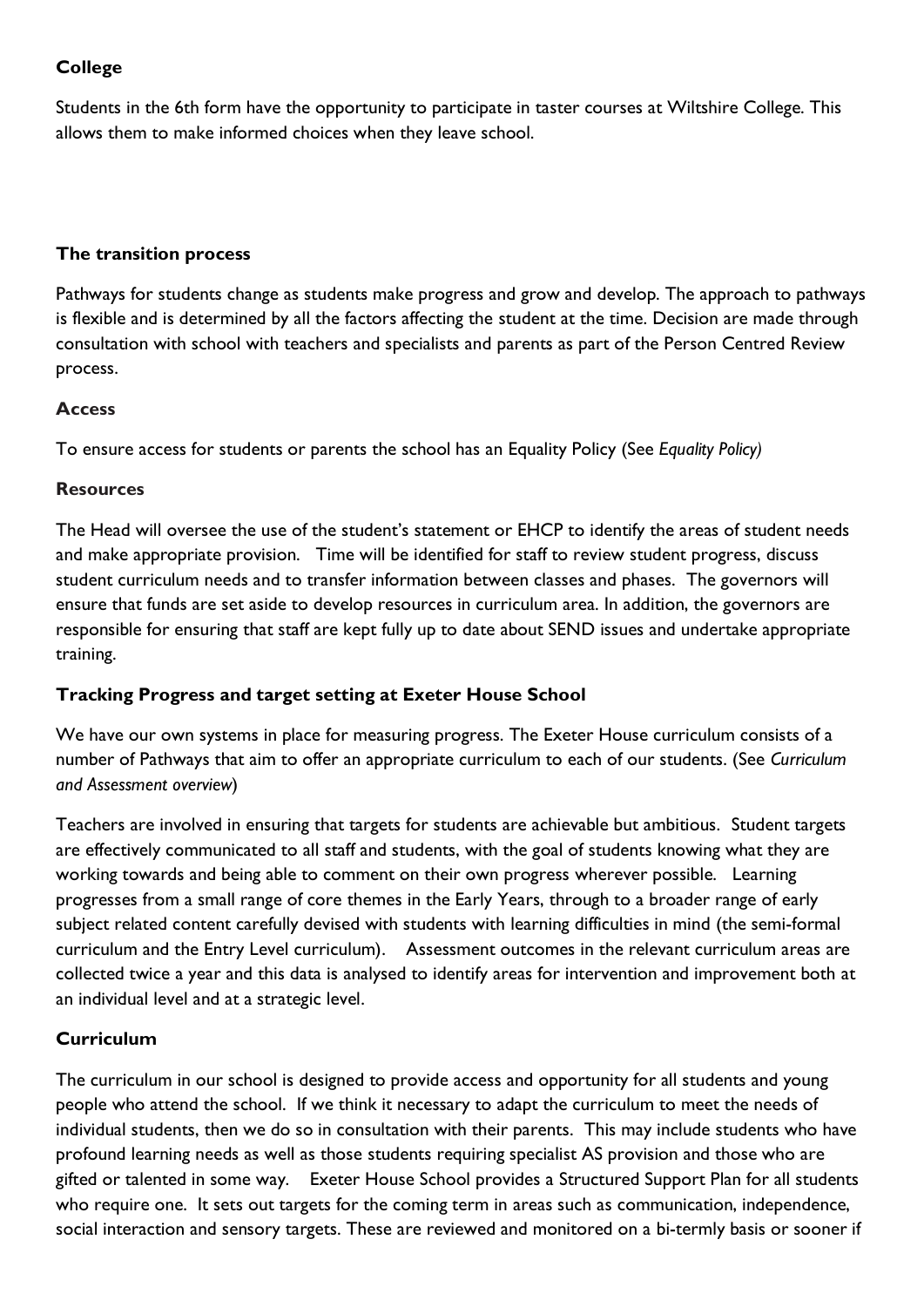targets have been achieved. Within our school we recognise that we have students who could be termed 'gifted' or 'talented'. The term 'gifted' refers to a student who has a broad range of achievement at a very high level. The term 'talented' refers to a student who excels in one or more specific fields, such as art or dance or music, but who does not perform at a high level across all areas of learning. In terms of provision for more able students, we give them the opportunity to show what they know, understand and can do, and we achieve this by providing opportunities such as:

- A common activity that allows students to respond at their own level;
- An enrichment activity that broadens a student's learning in a particular skill or knowledge area;
- An individual activity within a common theme that reflects a greater depth of understanding and higher level of attainment;
- The opportunity for students to progress through their work at their own rate of learning;
- Withdrawing students to work with specialist teachers or on specialist programmes;
- A range of extra-curricular activities which offer more able students the opportunity to further extend their learning in a range of activities.

#### **Access to the full life of the School**

All students are encouraged to be fully involved in school life. This is achieved by ensuring that there are appropriate comparable activities to meet individual needs, for example:-

- Swimming at different locations depending on individual needs
- Ensuring inclusive activities are carefully differentiated

#### **Complaints**

Should a parent or carer have a concern about the special provision made for their student they should in the first instance discuss this with the class teacher. If the concern continues then the schools Complaints Policy should be followed.

#### **Training**

The governors will ensure that they are kept fully abreast of their statutory responsibilities by attending training and receiving regular updates from the Head Teacher. All Senior Leaders and subject leaders will keep fully up to date about special educational needs issues through CPD, outside specialists, reading and through subscription to professional bodies. Teaching assistants have a wide range of curriculum and special education needs knowledge will be regularly updated by attending training on a regular basis.

#### **Outside Agencies including Health Services**

Exeter House School has good relationships with a range of outside agencies. These include:-

- An Educational Psychologist who is attached to the school
- Exeter House has access to the School nurse who is attached to community paediatric team
- A Speech and Language therapist is in school regularly and sets and monitors programmes for our teaching teams to follow
- A Physiotherapist team is regularly in school
- Occupational therapists and Advanced Practitioners in Sensory Integration are regularly in school to support students on their caseload
- We have regular contact with social workers